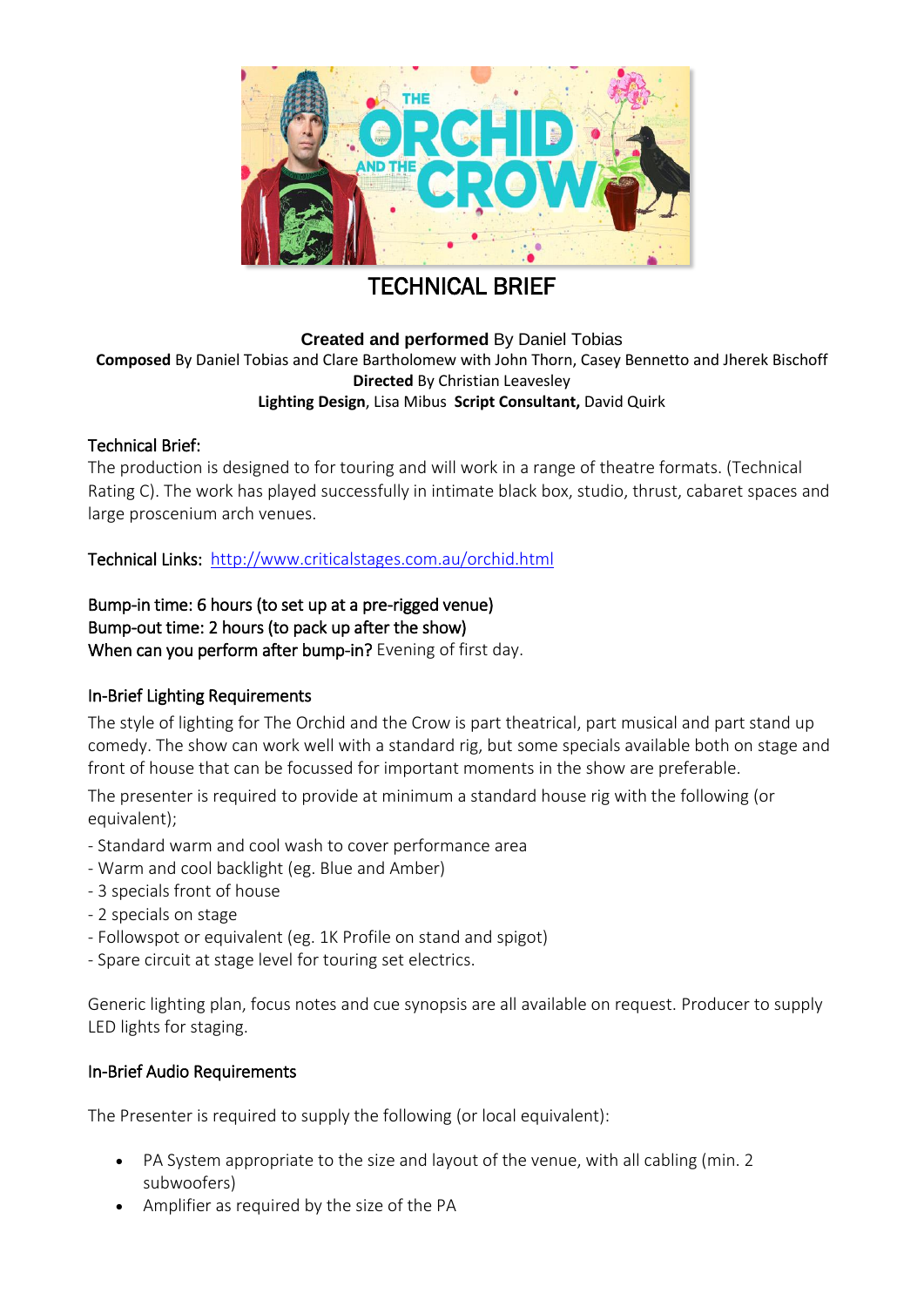- Audio Console and reverb unit
- 2 x 31 band, stereo equalizers (for foldback and FOH)
- 2 x foldback monitors (on one send)
- 1 x wireless vocal microphone on a straight stand
- 3 x XLR cables (at appropriate length) to run from all mics/DIs to Stage Distro Box
- 1 x XLR cable to run one foldback send from FOH control to Stage Distro Box

Producer to supply: 1 x Electric Guitar Guitar Effects Pedalboard 1 x Guitar Stand 1 x Laptop (with Qlab)

#### In-brief Audio-Visual & effects requirements.

- Producer to supply 1 x video projector and screen.
- Hazer required (presenter to provide if available)

#### In-Brief Staging and Set Description

Set is simple, comprising a 1 x 3 panel hospital divider.

Min. stage width: 4m Min. stage depth: 4m Min. stage height: 3m Min wing space: n/a

#### Wardrobe requirements:

Access to washing machine, iron, ironing board.

#### Music

All music used is original and created specifically for this production.

#### Crewing Requirements:

#### Bump In

Lighting: 1 crew x 6 hours Sound: 1 crew x 6 hours Staging: n/a

Bump In Notes: Full lighting pre-rig including patch, flash and colour required and full audio pre-rig required prior to company arrival in venue. 6 hour bump in is based on the premise that pre-rig has been completed prior to company arrival. If this has not been completed, additional time may be required.

Bump In Lighting Crew Notes: 1 x Lighting Staff to assist with installation of touring lighting components as well as lighting check, focus and plot. Bump In Sound Crew Notes: 1 x Audio Staff to assist with installation of PA and touring audio components as well as sound check and plot.

#### Performance

Lighting: 1 crew x 2 hours Sound: 1 crew x 2 hours